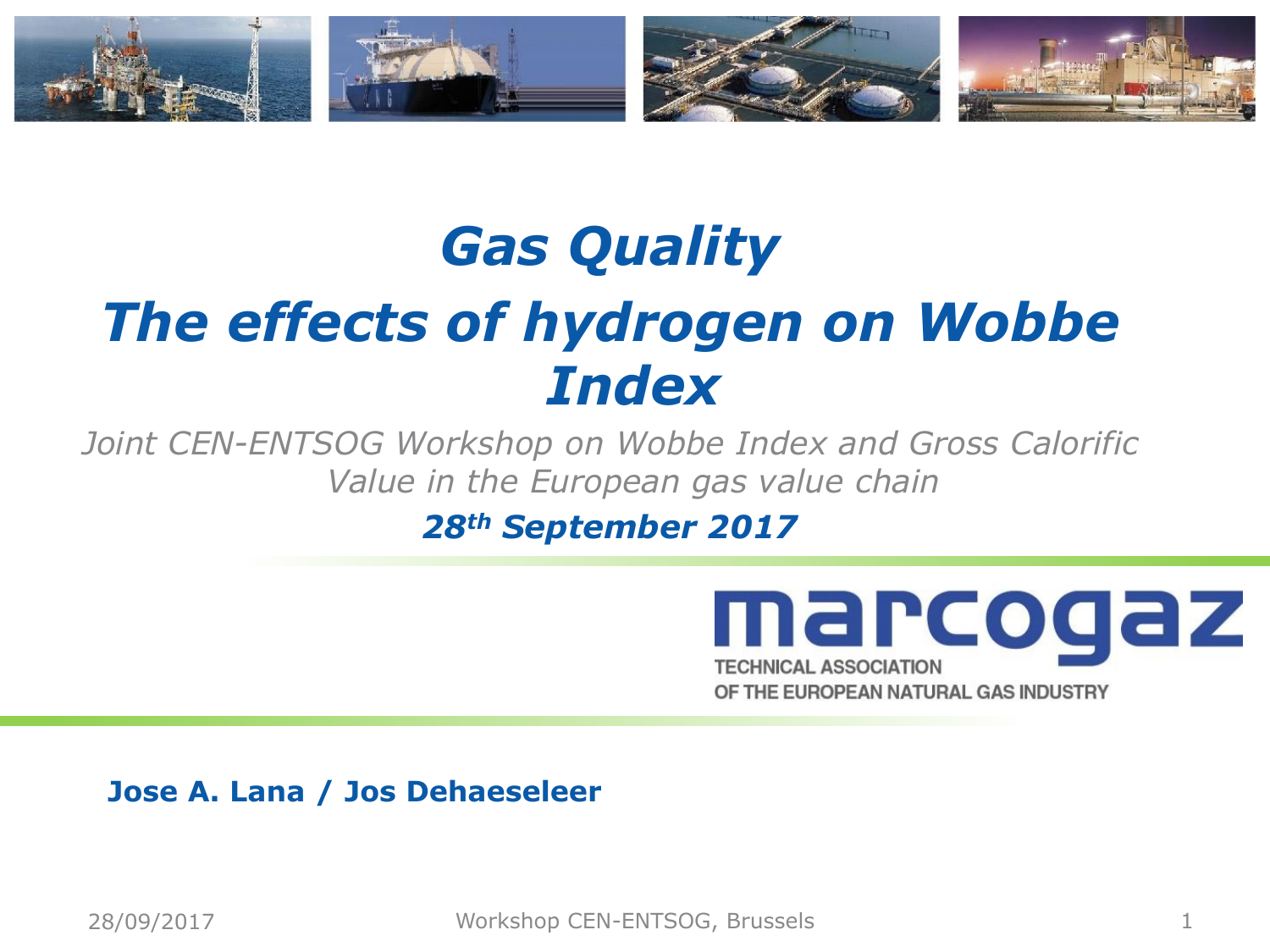### **Storage of surplus of renewable energy**



## **Sharp growing of renewable power generation**

- *Peak power production generates curtailments*
- *Renewable power is intermittent*

## *Need for power storage*

## **Different technologies available**

– *Many of them under development*

## *Hydrogen is an option*



Source: World Energy Council, 2016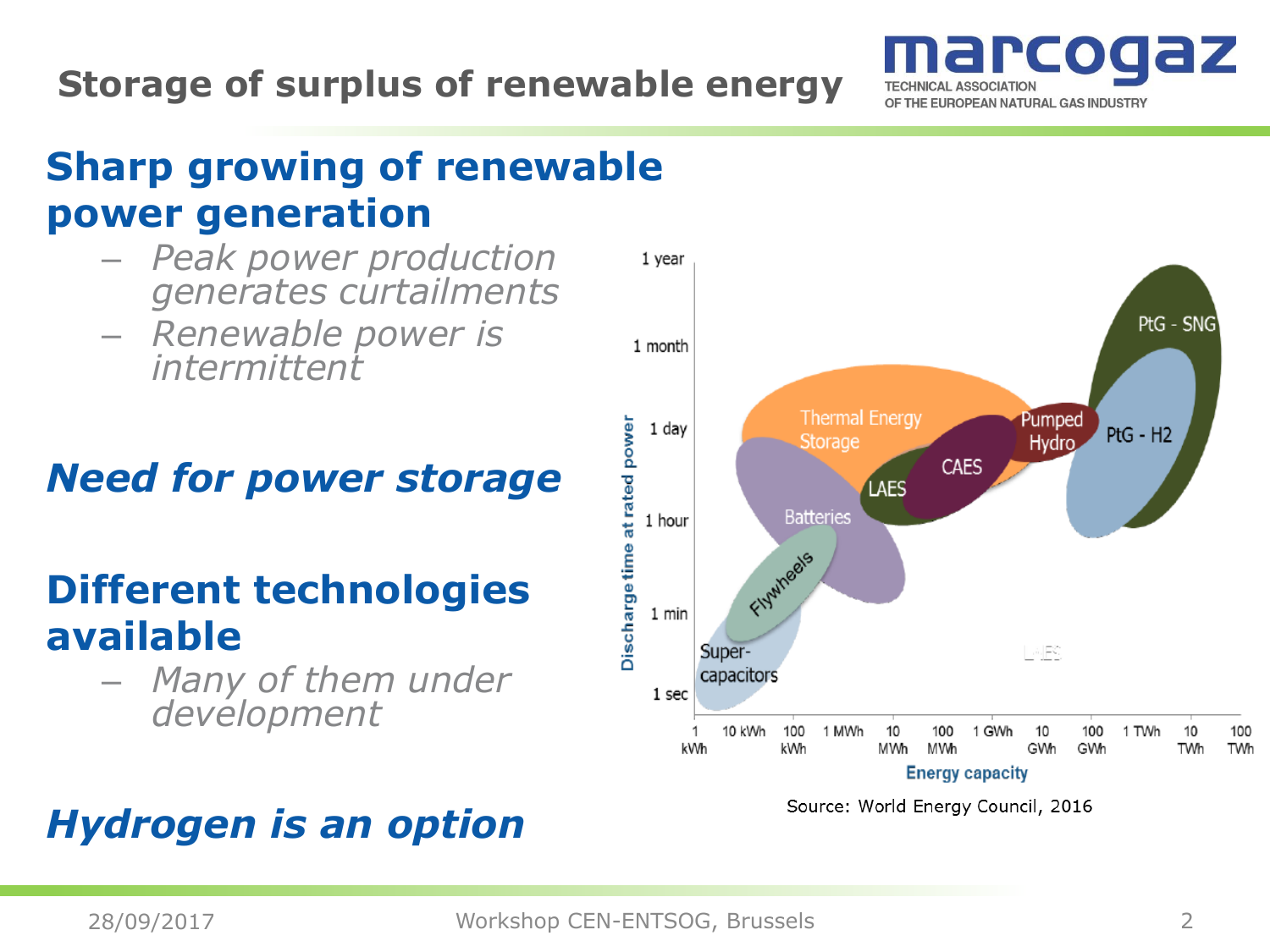

### **Allow long term storage and transport of surplus of renewable energy**

## **Hydrogen is an energy vector**

## **Different utilization options:**

- *Use in hydrogen application: heat, mobility, raw material, …*
- *To transform in another fuel: methane, methanol, liquid fuels*
- *Injection into the natural gas network*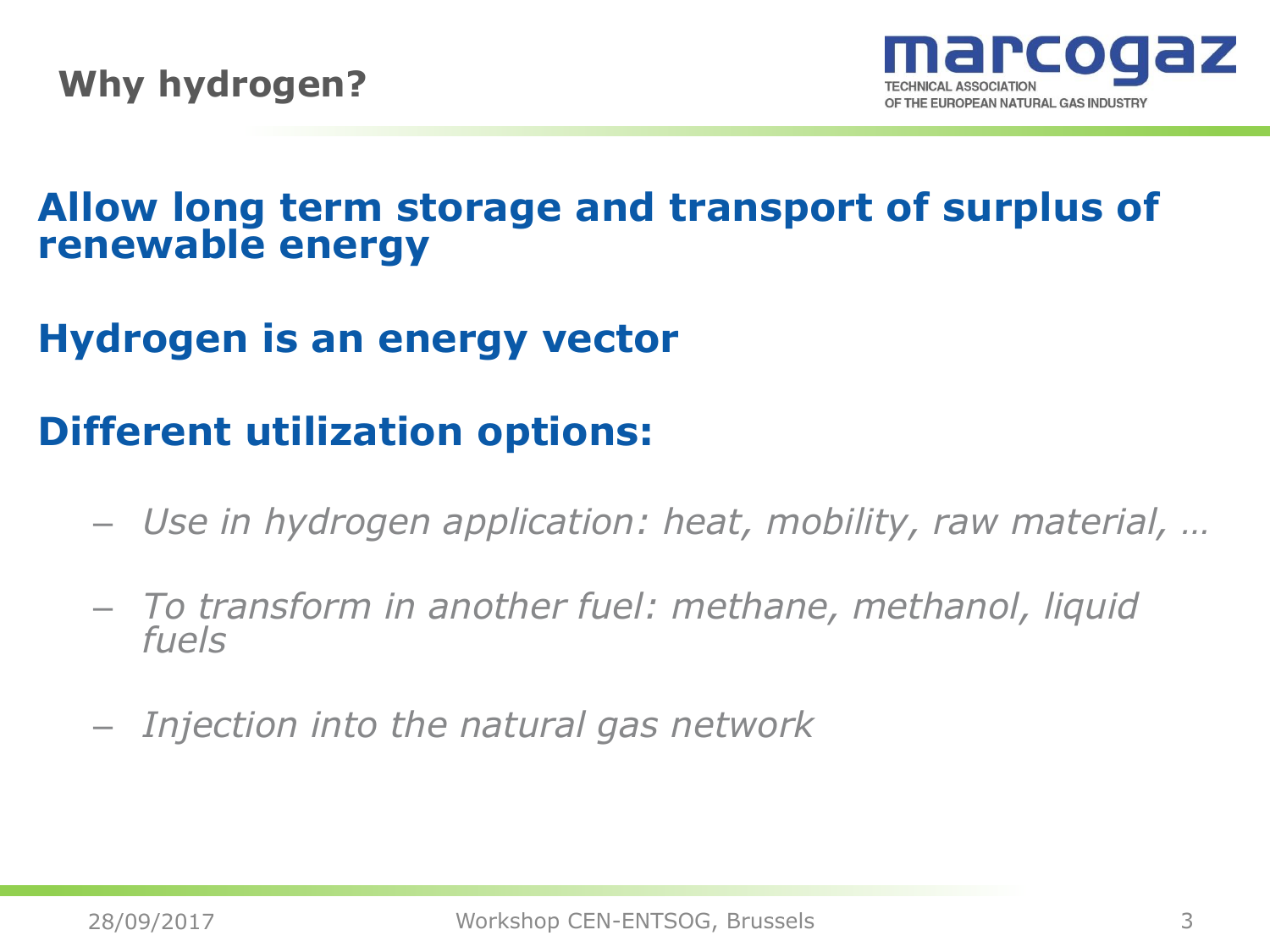#### **Why injecting hydrogen in the natural gas grids?**





28/09/2017 4 Workshop CEN-ENTSOG, Brussels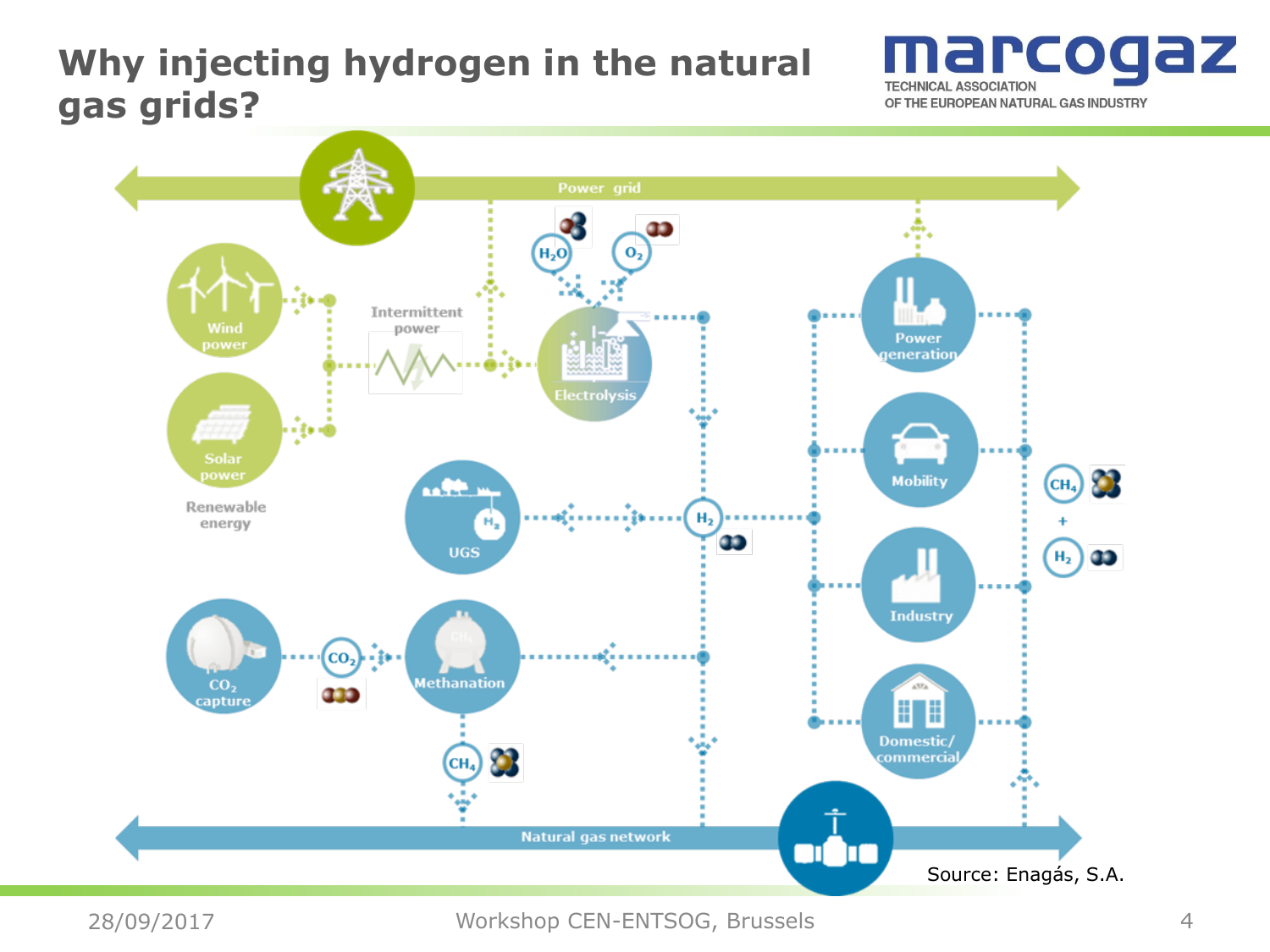**Reasons behind injection of hydrogen in the natural gas grid** THE EUROPEAN NATURAL GAS INDUSTR'

**Allow to use the large storage and transmission capacity of natural gas networks**

**The natural gas infrastructures already exist and their capillarity along European territory allows connecting almost any production-utilization point**

**Natural gas infrastructure operators and associations are strongly committed to support the integration of renewable gases in their grids**

**Contribution to reduce the CO<sup>2</sup> footprint of natural gas utilization**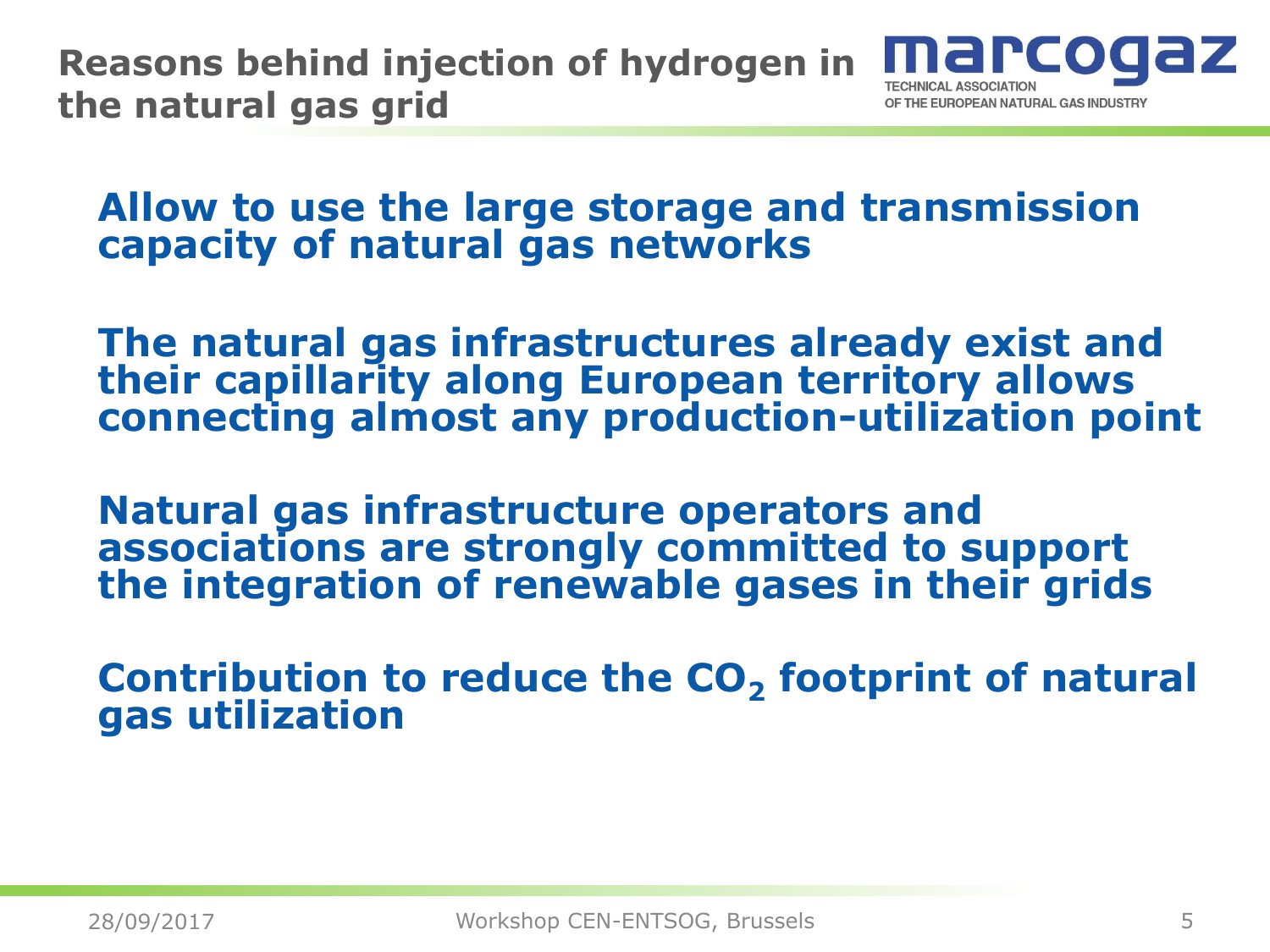

#### **Hydrogen main combustion properties vs natural gas (pipeline/LNG origin):**

|                     | <b>Pipeline NG</b> | <b>LNG</b> | Н,     |
|---------------------|--------------------|------------|--------|
| $\text{Hs (MJ/m3)}$ | 39.67              | 41.26      | 12.10  |
| WI ( $MJ/m^3$ )     | 50.73              | 52.35      | 45.88  |
| Rel. Density        | 0.6114             | 0.6211     | 0.0696 |

(15°C/15°C conditions)

- *Higher combustion velocity*
- *Higher flame temperature in stoichiometric combustion*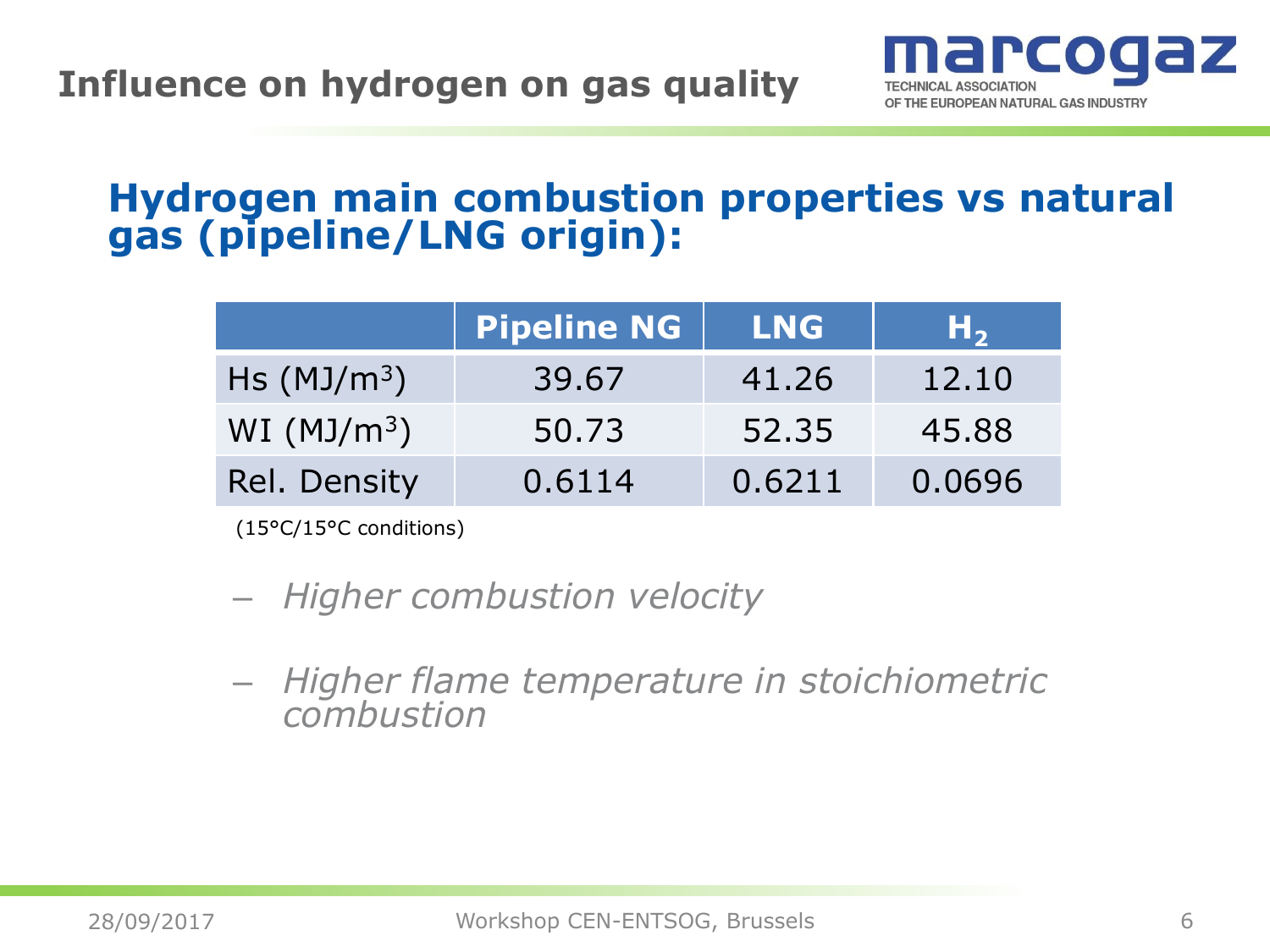### **Effect of adding hydrogen to natural gas**



**Pipeline natural gas LNG**50 50 45 45 GN (  $d = 0.555$  $d = 0.555$ 40 5% H<sub>2</sub> 40 GN O 10% H<sub>2</sub> 5% H<sub>2</sub> G20 G20 15% H<sub>2</sub>  $10\%$  H<sub>2</sub>  $d = 0.700$  $d = 0.700$ 20%H2 C 15% H<sub>2</sub> 35 35  $-25\%$  H<sub>2</sub>  $\degree$ 20%H2 C HHV [MJ/m<sup>3</sup>] HHV [MJ/m<sup>3</sup>] 30% H<sub>2</sub> G<sub>222</sub> 25% H<sub>2</sub> G222 30% H<sub>2</sub> 30 30 35% H2 40% H<sub>2</sub> O 45% H<sub>2</sub> C 45% H2 50% H<sub>2</sub> C 50% H2 25 25 55% H<sub>2</sub> ○ 55% H<sub>2</sub> 60% H<sub>2</sub> O 60% H<sub>2</sub> C 65% H<sub>2</sub> O 65% H2 C 70% H<sub>2</sub> C 20 70% H<sub>2</sub> O 20 75% H<sub>2</sub> O 75% H<sub>2</sub> O 80% H<sub>2</sub> O 80% H<sub>2</sub> O 85% H<sub>2</sub> O 85% H<sub>2</sub> C 90% H<sub>2</sub> O 15 15 90% H<sub>2</sub> O 95% H<sub>2</sub>  $\bullet$ 95% H<sub>2</sub>  $H2$   $\bullet$  $H2$   $\bullet$ 10 10 5 5 45 35 35 40 50 55 60 40 45 50 55 60 WI [ $MJ/m<sup>3</sup>$ ] WI [ $MJ/m<sup>3</sup>$ ]

Red area: CBP natural gas specification limits as reference

28/09/2017 7 Workshop CEN-ENTSOG, Brussels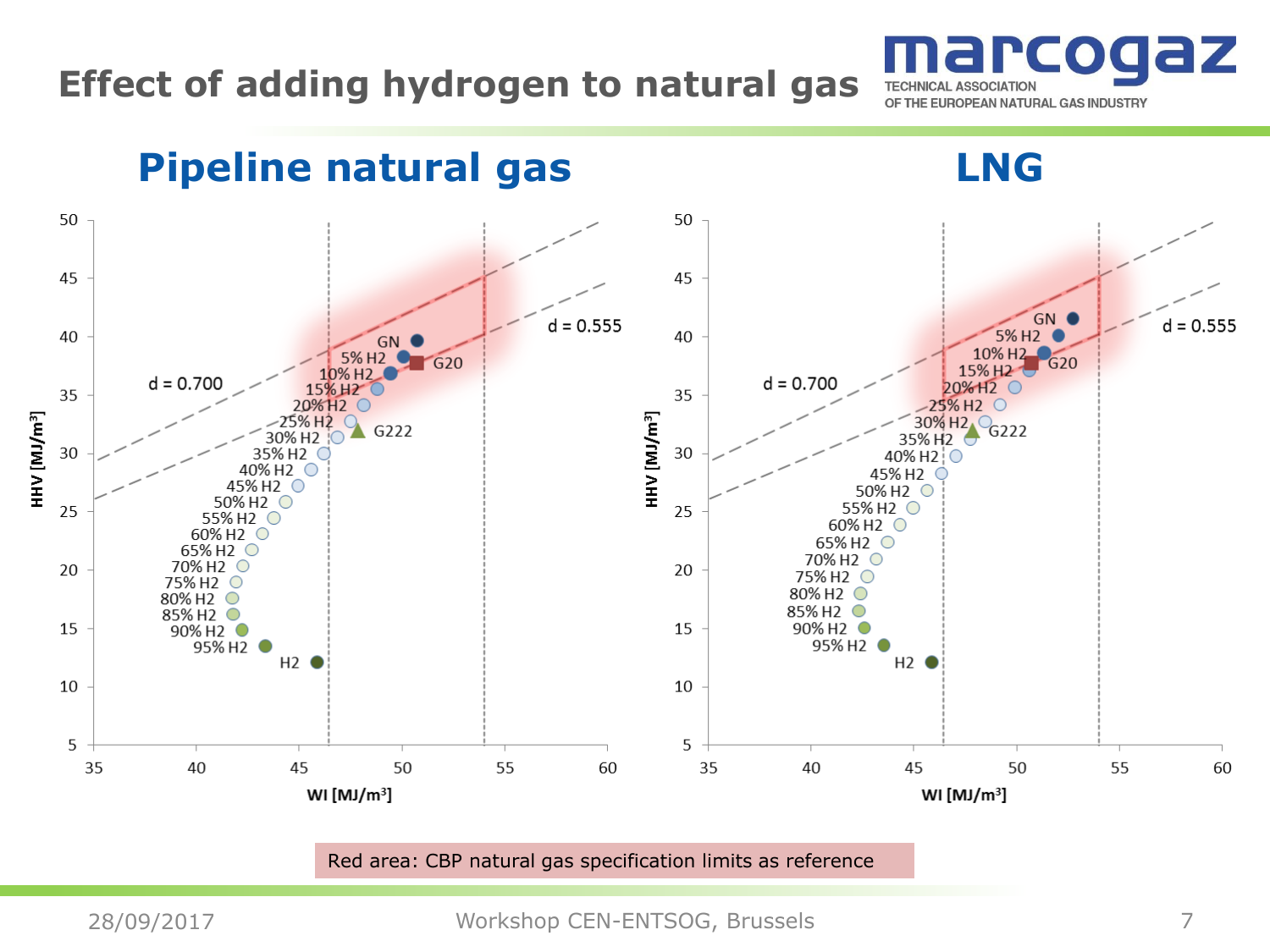#### **Effect on gas velocity of mixtures**





Source: K. Altfeld & D. Pinchbeck (GERG),

*Admissible Hydrogen Concentrations in Natural Gas Systems (HIPS The paper)*, 2013.

28/09/2017 8 Workshop CEN-ENTSOG, Brussels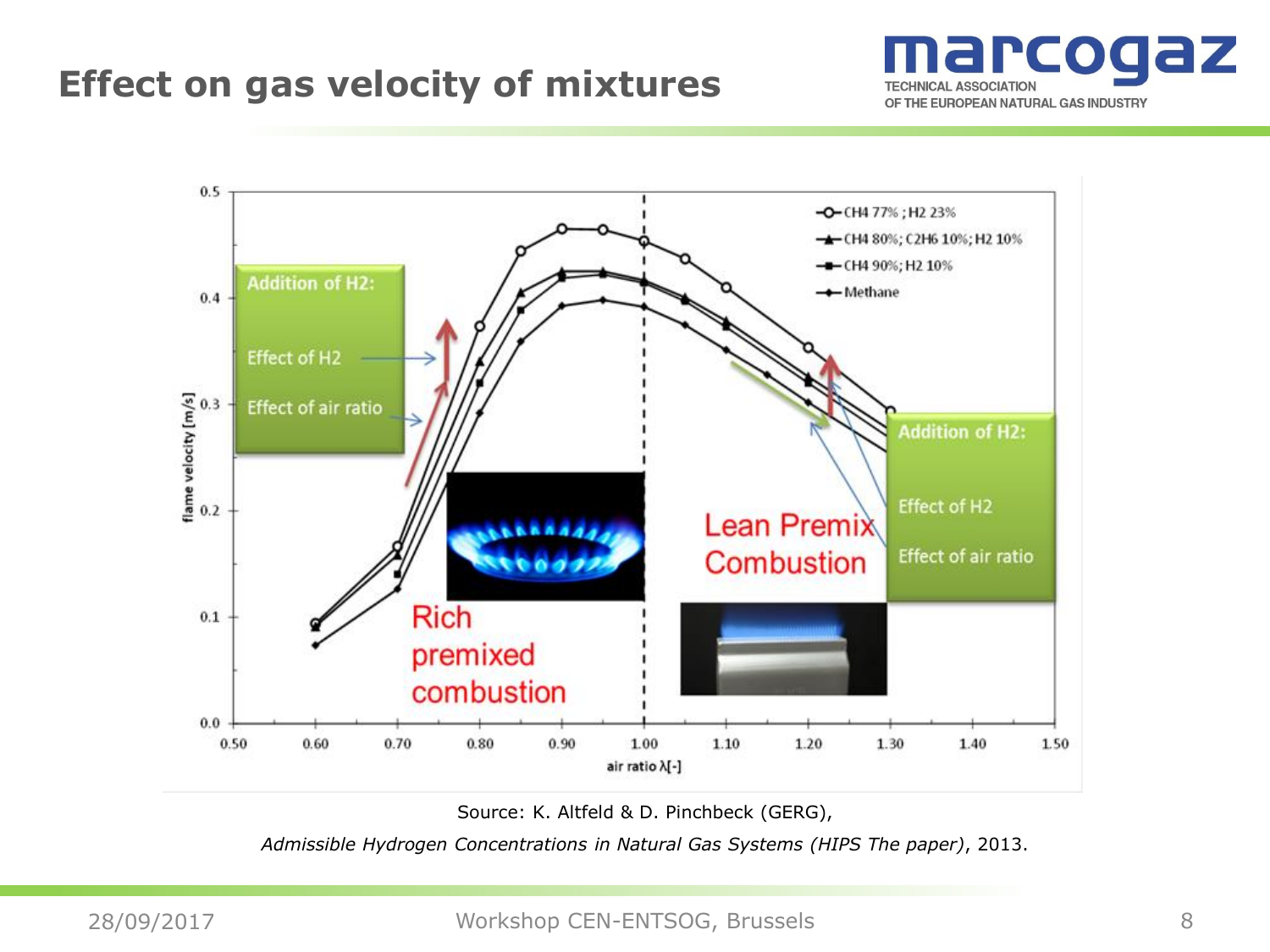

#### **Many gas applications are able to handle mixtures of natural gas and hydrogen without significant problems**

**Research has demonstrate that many residential and commercial appliances can handle up to 30 % hydrogen without safety concerns**

**Industrial application could handle up to 50 % hydrogen without negative impact if proper measurement and control technologies are applied**

#### **Gas turbines and gas engines are probably the most sensitive applications**

– *Manufacturers and researchers are investigating new technologies to address this*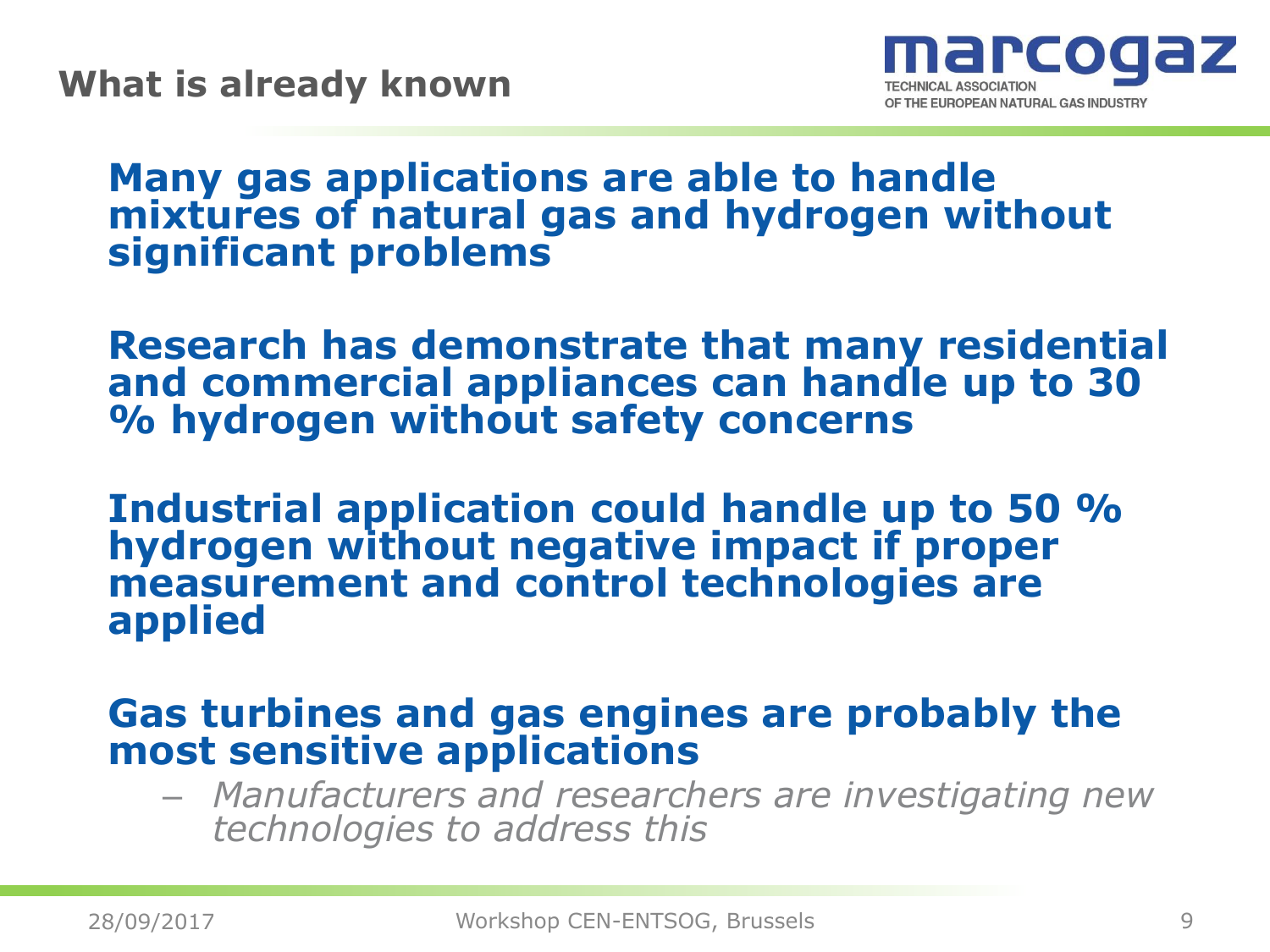#### **Conclusions**



#### **Hydrogen reduces Wobbe index and calorific value of natural gas when mixed with it**

– *Reduction depends on natural gas composition*

– *Not only WI/GCV is affected*

#### **Acceptable concentrations of hydrogen are different today for different end uses**

#### **Many consequences of hydrogen admixtures are qualitatively rather similar to gas natural fluctuations**